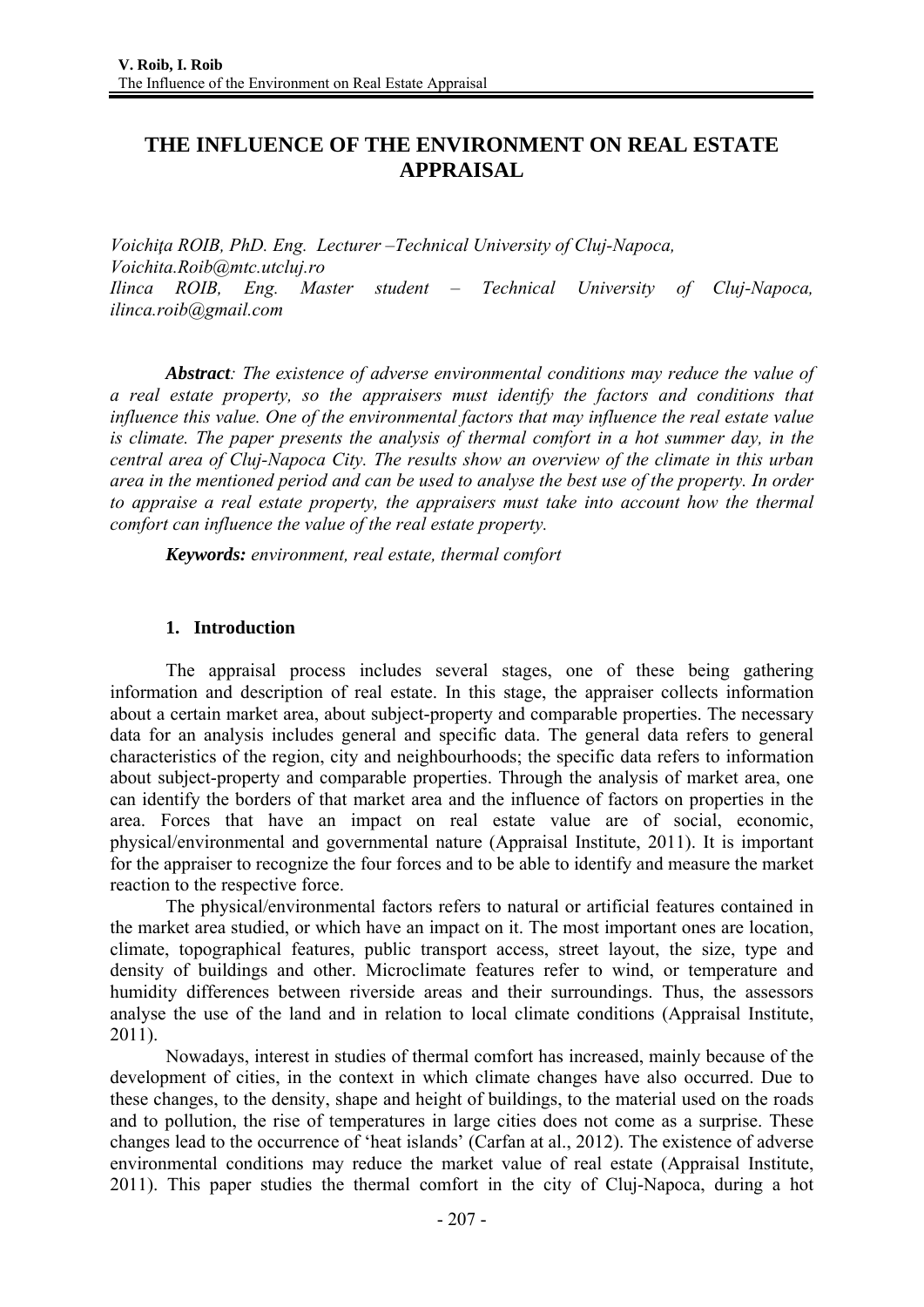summer day, from 2015. The study area is the city centre, with urban texture densely built with little vegetation. For this study, the methods chosen were PMV (Predicted Mean Vote) and PPD (Predicted Percentage of Dissatisfied) to calculate the thermal comfort index. The software used for the simulation was ENVI-met V4 which is a "holistic three-dimensional non-hydrostatic model for the simulation of surface-plant-air interactions not only limited to, but very often used to simulate urban environments and to asses the effects of green architecture visions" (ENVI-MET).

### **2. The influence of the environment on real estate appraisal. Case study: the analysis of thermal comfort in a given area**

Cluj-Napoca city is situated in the NW of Romania, in the middle of Transylvania, sprawling over the Somesul Mic and Nadăs valleys. The climate is continental, with warm dry summers and cold winters, influenced by the Apuseni Mountains. In August, the average high is around 24,3  $\degree$ C, the daily mean 17,8  $\degree$ C and the recorded high is 38,0  $\degree$ C. The average precipitation in this month is 60 mm (INS, 1901-2000; NOAA, 1961–1990). Regarding the composition the city centre has taller buildings, very densely built, with narrower streets and less vegetation. The study area is 830 x 830 m.

For this work the software used was ENVI-met version 4.0 Preview III. The grid input model presented in Figure 1, has a resolution of  $x = y = 4.98$  m and  $z = 2.00$  m.



Fig. 1. Grid input model for the city center of Cluj-Napoca

The simulation date was 12.08.2015, when, according to NOAA meteorological data, was recorded a temperature of 35,6 °C and no precipitations, which was the hottest day in 2015 summer. The simulation time was 4 hours, starting from 7:00 AM. The input data for the ENVI-met model is presented in Table 1.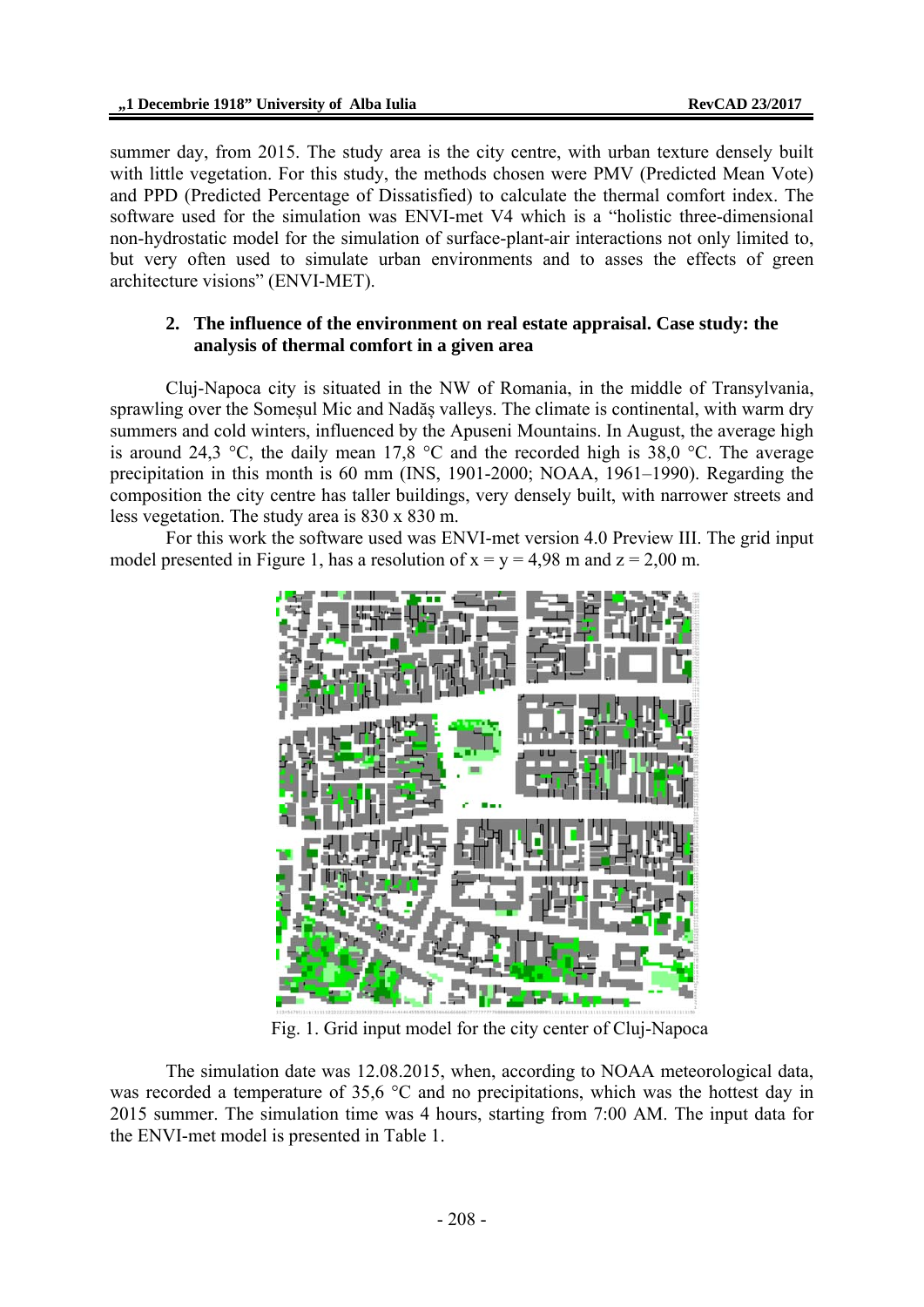| Day                                     | 12.08.2015 |
|-----------------------------------------|------------|
| Simulation start time                   | 07:00:00   |
| Total hours of simulation               | 4 hours    |
| Wind speed in 10 m height               | $0.3$ m/s  |
| Wind direction                          | $90^\circ$ |
| Roughness length at measurement site    | 0,1        |
| Initial temperature of atmosphere       | 308,75 K   |
| Specific humidity at model top (2500 m) | $7,3$ g/kg |

Table 1. Data input model

After running the simulation, the PMV and PPD were calculate, using Biomet, to study the thermal comfort in the areas of interest.

### **Thermal comfort**

Thermal comfort has been defined as "a state in which there are no driving impulses to correct the environment by the behaviour" (Hensen, 1991). Another definition, provided by The American Society of Heating, Refrigerating and Air-Conditioning Engineers (ASHRAE), is "the condition of the mind in which satisfaction is expressed with the thermal environment" (ASHRAE, 2004). There is no absolute standard for thermal comfort as even persons in the same space, same climate and having a similar cultural background express different opinions about their sensation (Djongyang at al., 2010). Still, a number of factors that influence thermal comfort were defined by MacPherson in 1962. These are: air temperature, air velocity, relative humidity, mean radiant temperature (4 physical variables) and clothing insulation and activity level/metabolic rate (2 personal variables).

### **Predicted mean vote (PMV)**

Predicted mean vote (PMV) was originally developed by Fanger in 1972, who carried out different experiments on groups of people to investigate when thermal neutrality would occur. He obtained an equation, which, related to the ASHRAE thermal sensation scale, was developed into the PMV index and further into the PPD index (Djongyang et al., 2010). PMV is considered to be the most representative thermal comfort model (Kim et al., 2013). The index takes into account a large population, exposed to a given environment and predicts the mean response of the group. It is seen as an international thermal environment indicator (Fanger, 1970). The range of the PMV index is between -3 and +3, where -0,5 and +0,5 is considered the comfortable range and -3 is very cold and +3 very hot.

# **Predicted Percentage of Dissatisfied (PPD)**

The PPD index represents the percentage of people who felt some discomfort about the environment, determined for each class of PMV. According to Fanger, 1972, people who responded  $\pm 2$  and  $\pm 3$  are considered uncomfortable and those within  $\pm 1$  and 0 are considered comfortable, using the seven-point scale of thermal sensation (Fanger, 1970). There is a direct relationship between PPD and PMV, given by the formula, (Candas, 2000):

$$
PPD = 100 - 95 \exp[-(0.03353 PMV^4 + 0.2179 PMV^2)] \tag{1}
$$

Even when the value of  $PMV = 0$ , there still is a percentage of dissatisfied people of 5%, which can be explained by the variation of interpretation of thermal comfort from person to person.

For this work, the following variables showed in Table 2 were used in BioMet (postprocessing tool) (ENVI-MET), for the calculation of PMV/PPD: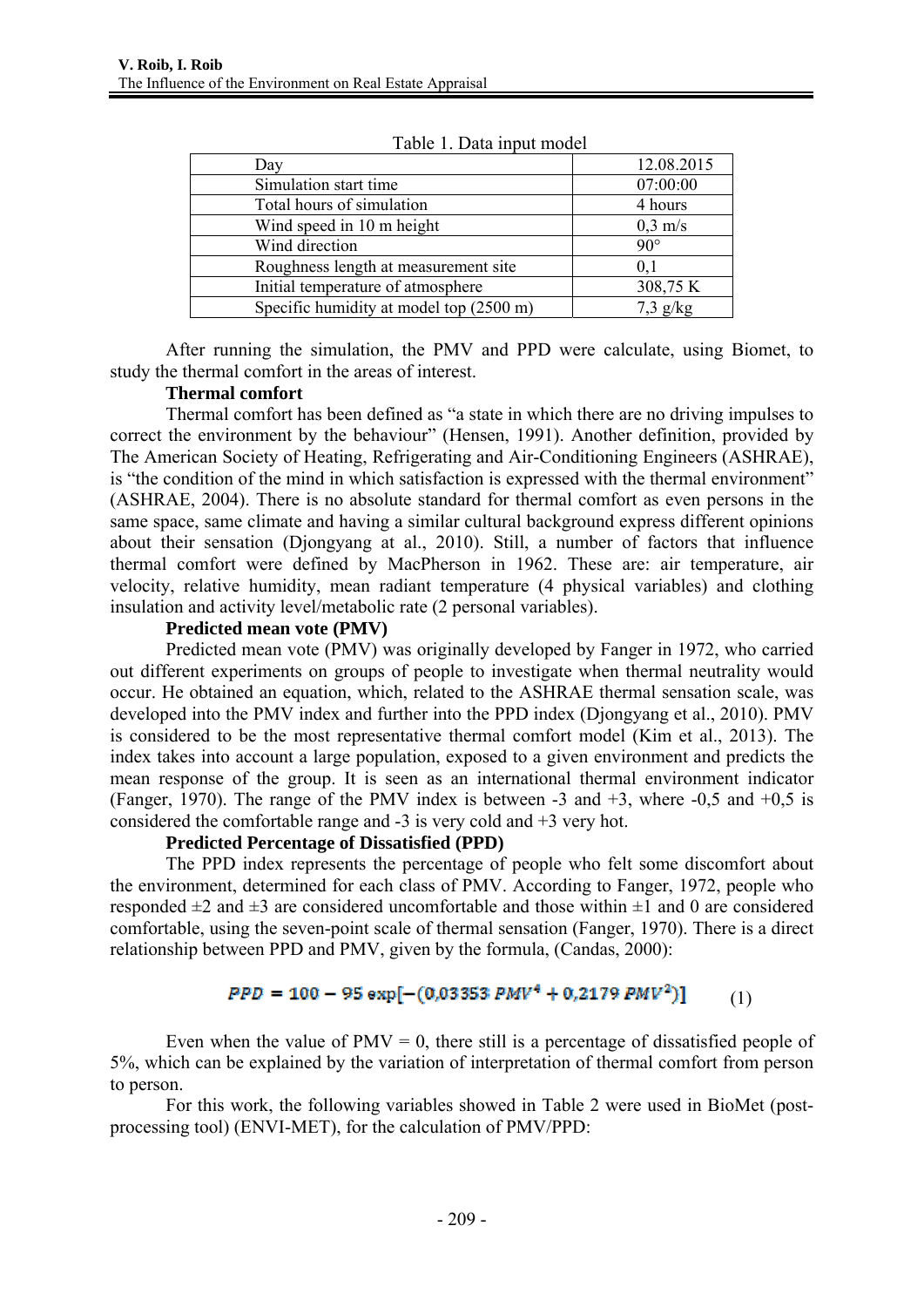| Age of person (years)            | 35     |
|----------------------------------|--------|
| Gender                           | Male   |
| Weight (kg)                      | 75     |
| Height $(m)$                     | 1,75   |
| Static Clothing Insulation (clo) | 0,5    |
| Basal Rate (W)                   | 84,49  |
| Work Metabolism (W)              | 80,00  |
| Walking speed (m/s)              | 1,21   |
| Sum metabolic work (W)           | 164,49 |

Table 2. Human parameters for BioMet

#### **3. Results and discussion**

Figure 2 displays the results of the PMV index for the City centre of Cluj-Napoca from 8:00 am to 11:00 am. The range of the PMV index has lower values at 8:00, from -1,82 to  $+5.67$  and it increases until 11:00, where the values range from  $-1.52$  to  $+7.50$ . We can see that in all 4 situations there are areas that are in the thermal comfort range of -0,5 and +0,5. These areas are mostly in the narrow streets or in large streets where high buildings are present, and in the main square, Unirii Square (paved with granite single stones), located in the city centre. But most values are outside the accepted range pointing either to slightly cool or to very hot.



Figure 2 a, b, c, d. PMV index for the City center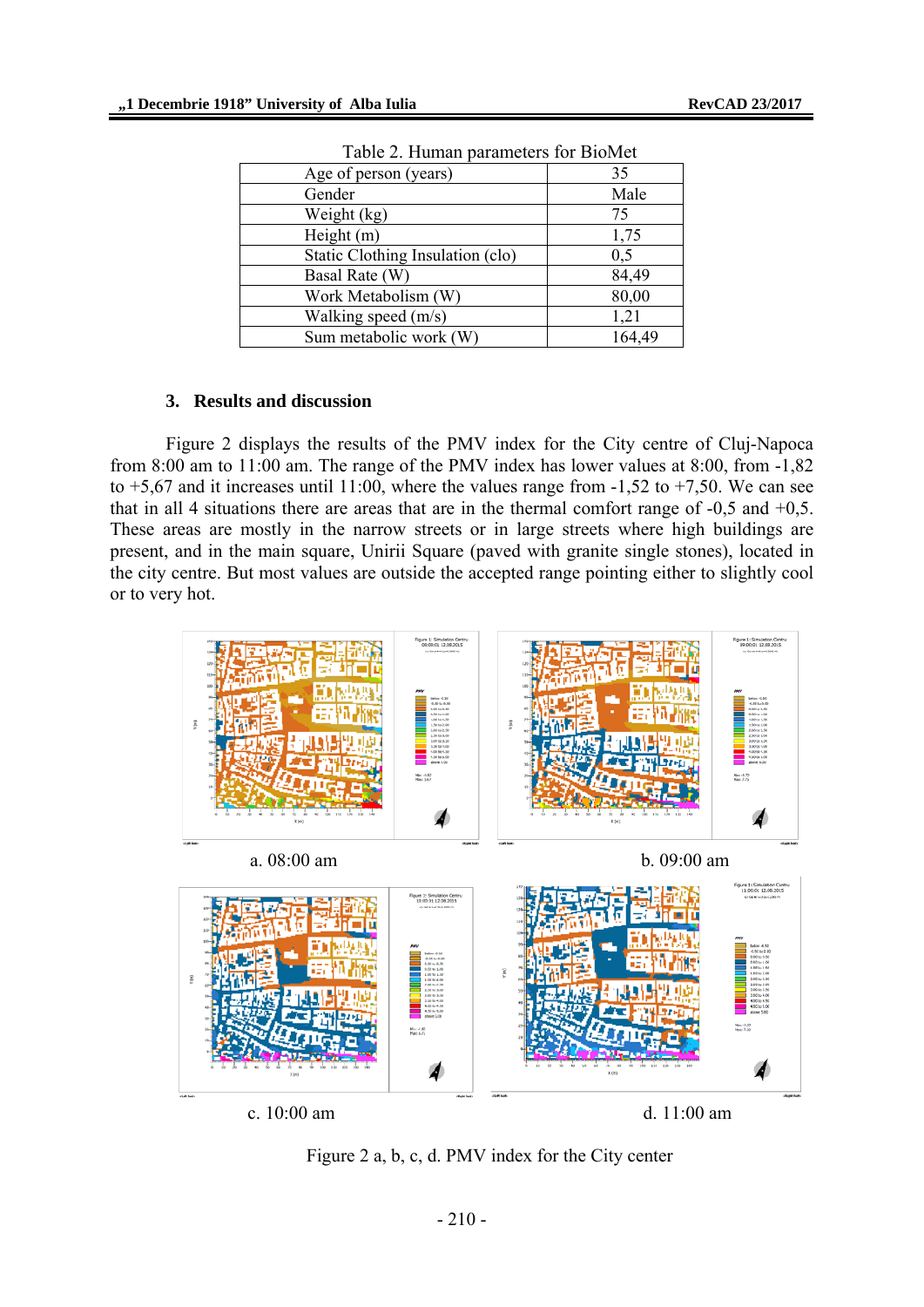During the studied interval of time, the values of the PMV index increase, which means there is a hotter environment at 11:00 am. Also, the areas change, as in the first 2 hours (Figure 2a and 2b) the areas that are considered slightly cooler are in the S, NE and E, occupying much more than in the last 2 representations (Figure 2c and 2d) where we can see that these areas now become hotter, with higher values of the index: Unirii Square and the southern part of the studied area. An explanation for this would be the position of the sun, more high in the sky, and the lack of shading in the square. Even with this increase, the areas have values between  $+0.50$  and  $+1.00$ , in the slightly warm range.

In Figure 3 we can see the results for the PPD index for the city centre. The areas with percentage below 14,50% are in the city square and in the larger streets, while the areas with more dissatisfied people are in the eastern and southern part of the city. Thus, we can see a correlation between PPD and PMV, as where PMV values are out of the comfort area, the percentage of dissatisfied people is higher.



Fig. 3 a, b, c, d. PPD index for the City centre

# **4. Conclusions**

The results show an overview of the climate in this urban area and could be used to asses the differences between areas in order to see where each one scores higher and lower. Thus, measures could be taken to improve the quality of life in these environments.

In order to the assessment of real estate property, it is necessary to determine the highest and best use of the property, this representing the fundament of the market value. The highest and best use is estimated following a complex and correct analysis procedure, based on which a credible opinion may be issued, concerning the market value (Roib, 2011).